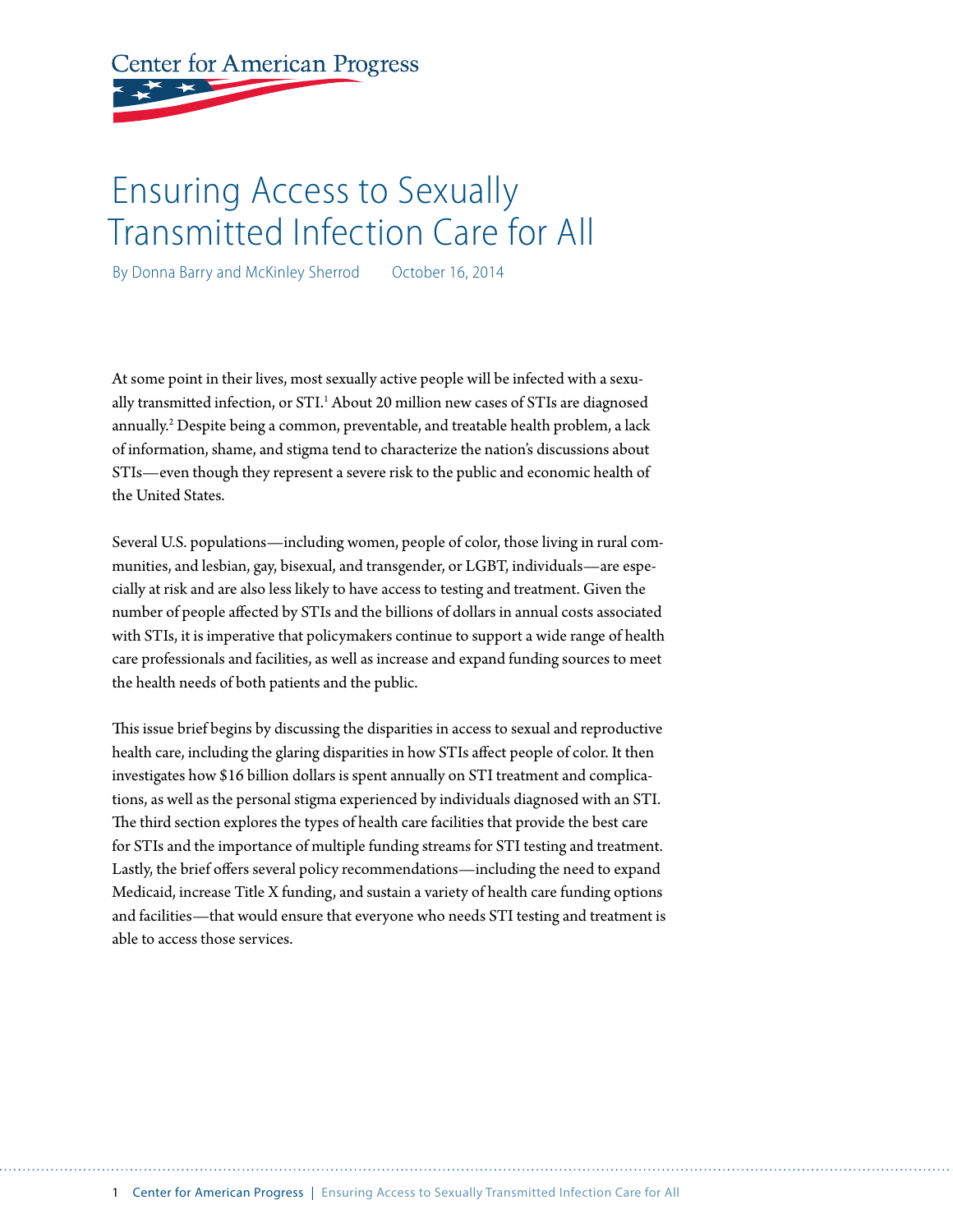#### STI rates

Commonly transmitted diseases such as chlamydia, gonorrhea, and syphilis are all on the rise, with increased rates of infection between 2011 and 2012. $^3$  (see Table 1) The rise in gonorrhea rates is particularly concerning since the infection has progressively developed resistance to treatment.4 Human papillomavirus, or HPV, which can lead to health complications such as genital warts and cancer, continues to be the most common STI, accounting for the highest number of annual and existing cases.<sup>5</sup> According to health officials, nearly all sexually active individuals will be infected with HPV at some point, despite the fact that there is now a vaccine that prevents it.<sup>6</sup>

#### **TABLE 1 Incidence and rates of STIs in the United States**

| <b>STI</b>                         | Total cases, 2012 | Incidence, per 100,000<br>people in 2012 | Percent increase,<br>2011-2012 |
|------------------------------------|-------------------|------------------------------------------|--------------------------------|
| <b>HPV</b>                         | 20 million        | Data unavailable                         | Data unavailable               |
| Chlamydia                          | 1.4 million       | 456.7                                    | 0.7%                           |
| Gonorrhea                          | 334,826           | 107.5                                    | 4.1%                           |
| Syphilis, primary<br>and secondary | 15,667            | 5                                        | 11.1%                          |

Sources: For HPV data, see Office on Women's Health, "Human Papillomavirus (HPV) and Genital Warts Fact Sheet," available at http://www.womenshealth.gov/publications/our-publications/fact-sheet/human-papillomavirus.html#b (last accessed August 2014). For all other data,<br>see Centers for Disease Control and Prevention, S*exually Transmitted Disease Surveillance 2* available at http://www.cdc.gov/std/stats12/surv2012.pdf.

### Disparities in STI rates and access to care

STIs disproportionately burden certain segments of the population, including some racial and ethnic groups, people living in rural and Southern regions of the United States, the LGBT community, and women.

#### Race

Nearly all STIs affect blacks and Hispanics at higher rates than whites. The chlamydia rate among Hispanics, for example, is more than twice the rate among whites: 380.3 cases per 100,000 people compared with 179.6 cases per 100,000 people, respectively.7 The gonorrhea rate among blacks—462 cases per 100,000 people—is an alarming 15 times the rate among whites—31 cased per 100,000 people.<sup>8</sup> Moreover, the rate of syphilis for blacks is 6.1 times that of whites, at 16.4 cases versus 2.7 cases per 100,000 people, respectively.9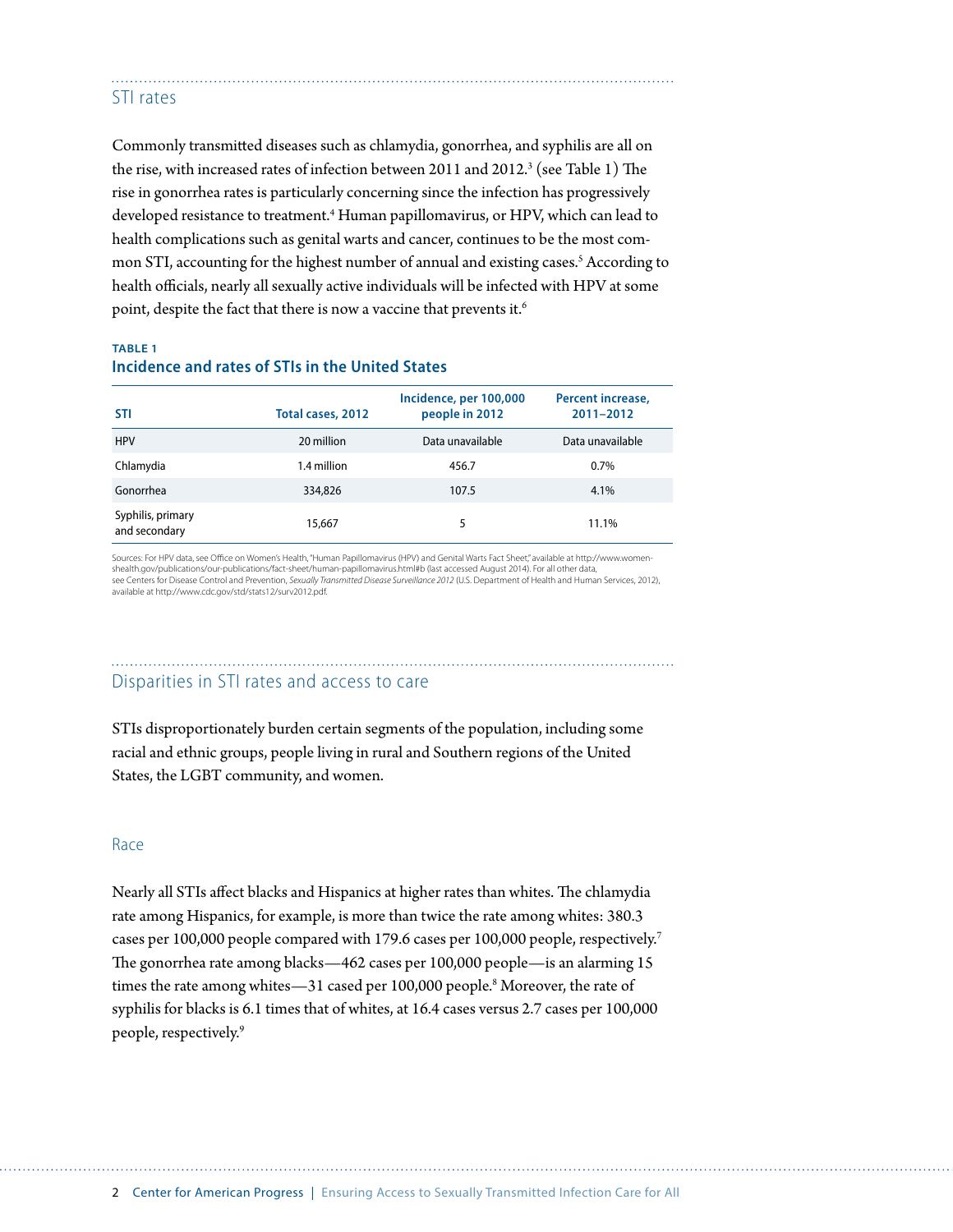



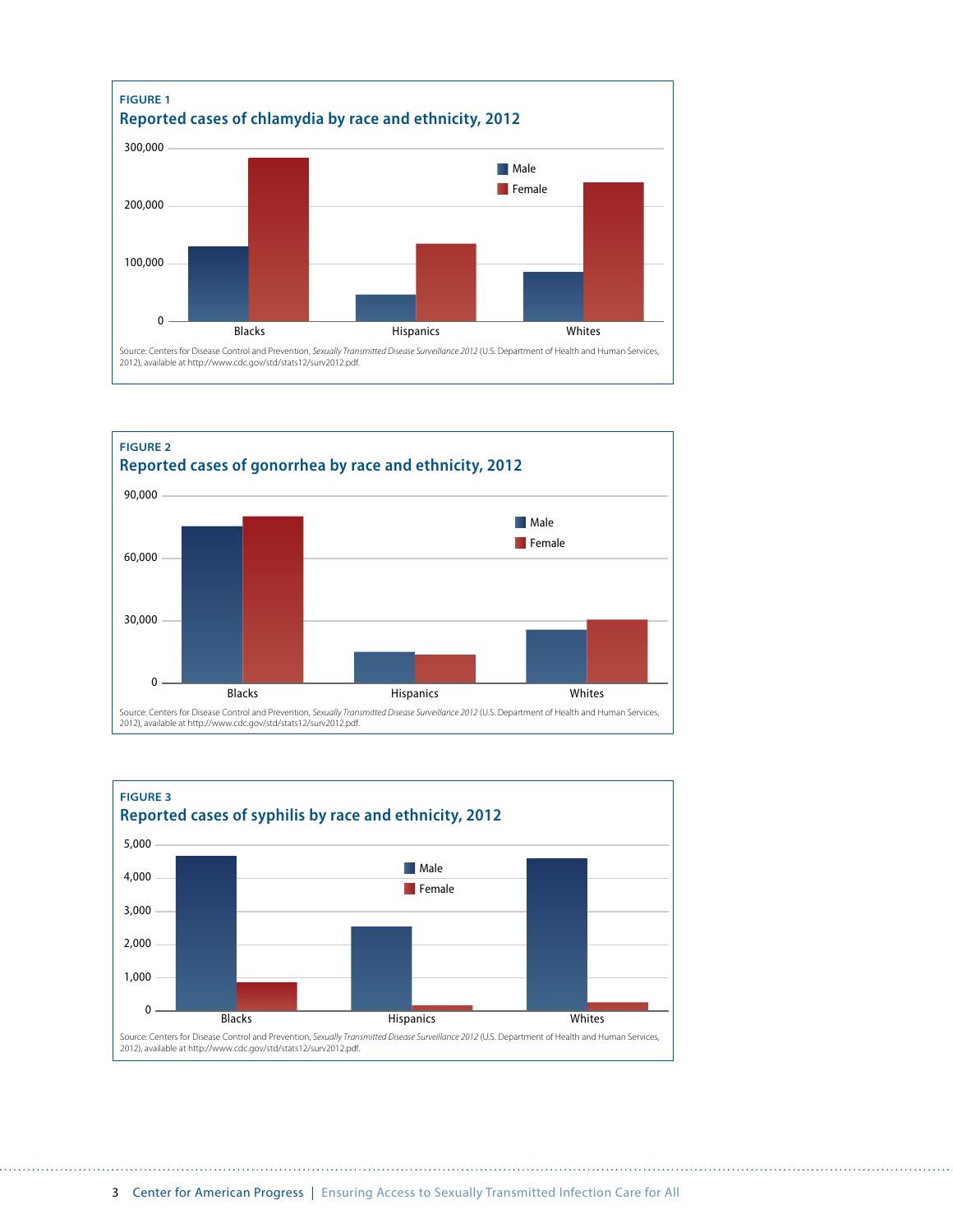Not only are members of some racial and ethnic groups more likely to be infected with an STI, they are also less likely to receive treatment and more likely to be reinfected once they have been treated. From a behavioral perspective, it is much harder to avoid STIs when many of one's potential sex partners—others in the community—are infected.10 This situation is compounded by the fact that many racial and ethnic groups also face more barriers to care—such as cost, language obstacles, lack of access to information, and logistical barriers, including limited clinic hours and a shortage of transportation options.11 From a structural viewpoint, such barriers are connected to poverty, low education attainment, and a mistrust of the health care system, all of which contribute to the cyclical continuation of these racial and ethnic disparities.<sup>12</sup>

#### Region

The Southern and Midwestern regions of the United States also experience an increased prevalence of STIs. According to the Centers for Disease Control and Prevention, or CDC, the rates for chlamydia and gonorrhea are highest in the South and Midwest, while rates for syphilis are highest in the South and Northeast, suggesting similar structural barriers to health care access as those mentioned above.13 HPV vaccination rates in the South are also incredibly low, a trend that has caused significant concern among the reproductive health and medical communities. In comparison to the Northeast where HPV vaccine initiation and completion rates for girls were 37 percent and 23 percent, respectively, in 2010—the initiation rate in the South was only 14 percent and the completion rate just 6 percent.<sup>14</sup> In order to receive the maximum effect of the HPV vaccine, one must receive all three doses. Many young people start or initiate but do not complete the series due to financial reasons, changing providers, or family relocation.

These findings are particularly worrisome because rates of cervical cancer are also higher in the South than in other regions of the United States.15 If low rates of HPV vaccination in the South continue, the region could experience a strain on their resources for cervical cancer treatment.<sup>16</sup> However, not all women in the South are at the same risk for developing HPV-related cervical cancer; white women are more likely than women of other races or ethnicities to initiate and complete the vaccine.17 This trend—likely due to some of the barriers to access discussed above—demonstrates the ways in which factors such as race and place can intersect to further restrict access to important sexual health care.

Although the same HPV vaccine initiation and completion data are not available for adolescent boys in the South, a CDC study on U.S. teens ages 13 to 17 revealed that the vaccination initiation rate for boys nationwide has increased 13.8 percent—from 20.8 percent in 2012 to 34.6 percent in 2013.<sup>18</sup> However, the vaccination completion rate is much lower, increasing from 6.8 percent in 2012 to just 13.9 percent in 2013.19 While HPV is traditionally seen as a greater risk for women because of its association with cervical cancer, HPV also places men—especially those who have sex with men—at risk for anal and throat cancer.20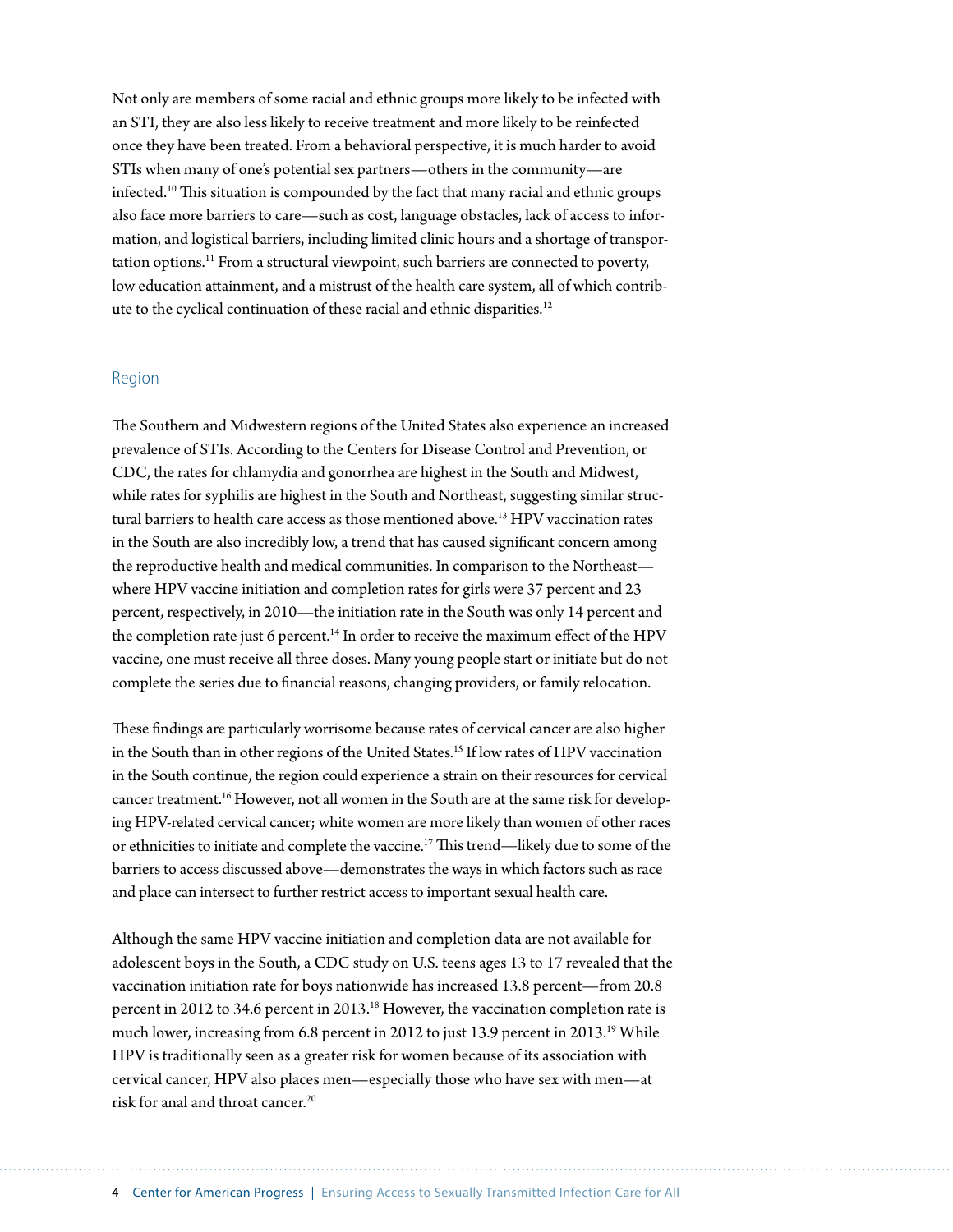#### **LGBT**

LGBT people, especially men who have sex with men and transgender women, are at greater risk for STIs. While individual behaviors such as unprotected sex play a role in increasing STI risk, so too do systemic factors. For the LGBT population, similar to other populations disproportionately affected by STIs, low socioeconomic status, discrimination at individual and institutional levels, and one's power and position in society factor into heightened risk.<sup>21</sup> LGBT people may face discrimination, ignorance, and stigma at clinics and medical offices, making it less likely that they will seek and return for treatment.<sup>22</sup>

Two trends within the LGBT community are particularly alarming:

- **The prevalence of HIV among transgender women:** Transgender women are 49 times more likely to have HIV than other adults of reproductive age.<sup>23</sup> While transgender individuals are some of the most stigmatized members of the LGBT community and society at large, specific individual risks often include being the receptive partner in anal sex and using unsafe needles for hormone treatments.<sup>24</sup>
- **The lack of research on lesbian, gay, or bisexual women:** While extensive research exists about men who have sex with men and STIs, women who have sex with women are rarely mentioned in the scientific literature, perhaps due to the common misconception that STIs cannot be passed between women. However, women who have sex with women can transmit STIs during sexual contact. STIs commonly found in women who engage in same-sex contact include chlamydia, herpes, HPV, lice, and trichomonaisis.25 While some of these STIs are not commonly discussed, it is nonetheless important for all women to receive education about their risk level. Furthermore, providers must rely on a thorough medical history instead of labels. A woman who identifies as gay or lesbian may not only have sex with women. Similarly, a woman who currently only has sex with women may not have been gender exclusive in the past. Previous or concurrent sexual encounters with men may increase the risk of some STIs in both parties.26

#### Gender

STIs naturally discriminate between men and women, as well as some transgender people, on the basis of anatomy. For instance, the vagina is more susceptible to infection because of its thin tissue. Furthermore, women are less likely to notice STIs, either because they are not symptomatic or because the symptoms are easily confused with normal vaginal discharge.<sup>27</sup> Women may also have increased STI risk because of factors such as poverty, as well as the social norms that dictate women's acquiescence to unsafe sex.<sup>28</sup>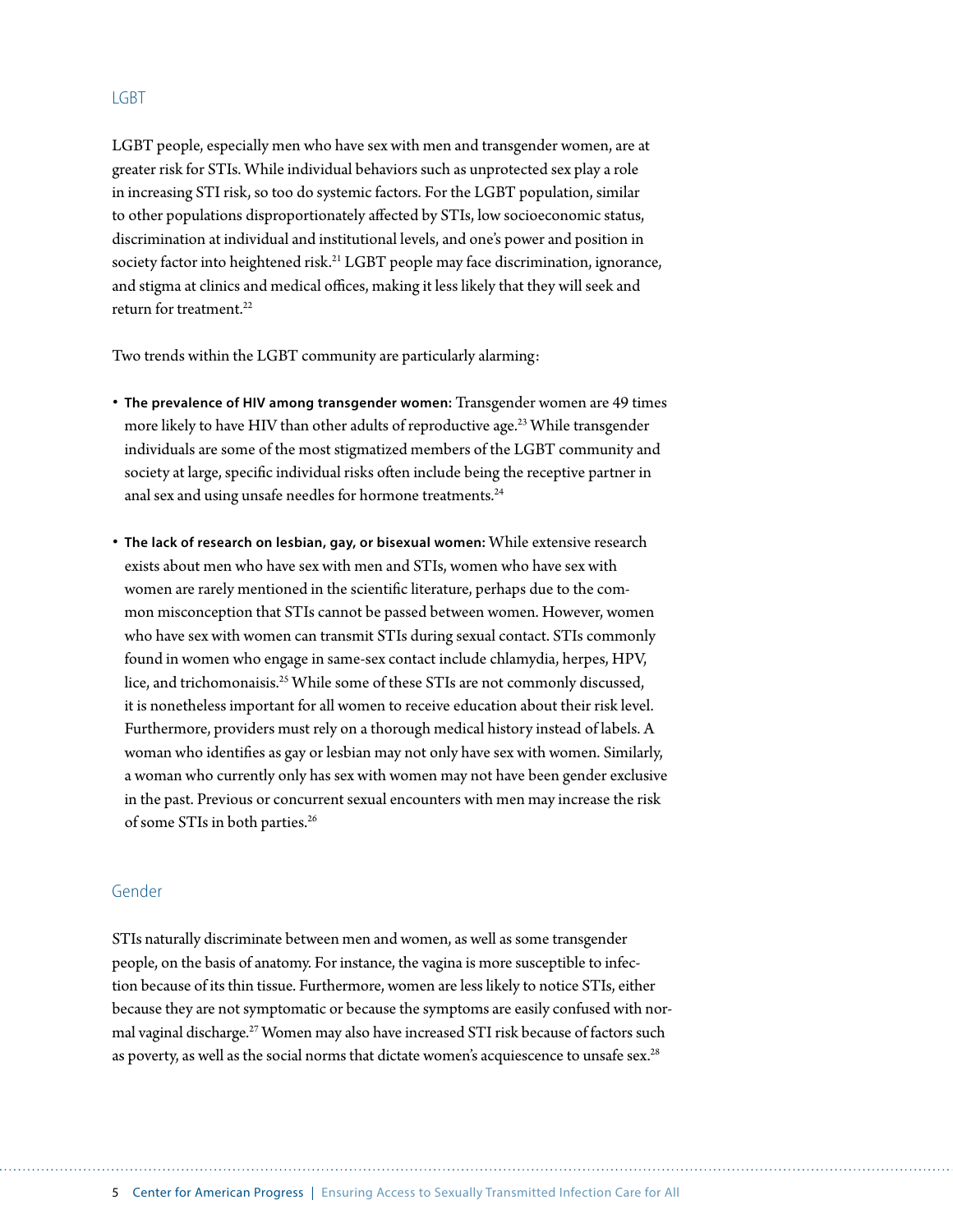Women with STIs often develop more serious complications than men, some of which can severely affect their fertility. For example, 10 percent to 20 percent of women infected with chlamydia or gonorrhea develop pelvic inflammatory disease, or PID, which can lead to infertility, ectopic pregnancy, and chronic pelvic pain if they do not receive treatment.<sup>29</sup> Given that more than 80 percent of chlamydial infections and up to 80 percent of gonococcal infections in women are asymptomatic, regular screening is integral to avoiding future complications.<sup>30</sup> Chlamydia and gonorrhea can also cause negative pregnancy outcomes, such as neonatal ophthalmia—inflammation or infection of the newborn's eyelid tissue—or neonatal pneumonia. Syphilis infections can be transmitted in utero, resulting in fetal death or an infant born with disabilities. Screening for and treating STIs throughout pregnancy, however, can prevent all of these outcomes.<sup>31</sup>

# The cost of STIs

It is easy to dismiss STI prevention and testing as too expensive. While data on the exact costs of preventive screening have not been calculated, they likely vary by region, testing site, insurance, and type of test. However, STIs and their complications amount to about \$16 billion annually in direct medical costs. HIV imposes the largest financial burden, costing \$12.6 billion in direct medical costs, followed by HPV at \$1.7 billion, chlamydia at \$156.7 million, gonorrhea at \$162.1 million, and syphilis at \$39.9 million.32

The amount that each individual pays out of pocket for STI-related health services varies based on insurance status—whether the person is uninsured, privately insured, or covered by Medicaid. Under the Affordable Care Act, many reproductive health care services are covered as preventive services and provided with no additional cost to patients.<sup>33</sup> Medicaid also covers annual screening and counseling for some populations, particularly those designated as being "at increased risk."34 While this policy is a step in the right direction, annual screening may not be adequate, especially for those at increased risk for STIs who are more likely to require multiple screenings throughout a given year.

#### **TABLE 2 Preventive services covered by the Affordable Care Act without cost sharing**

STI care for men, women, and adolescents

| <b>Services</b>       | <b>Men</b> | <b>Women</b> | <b>Women at</b><br>increased risk | Pregnant<br>women | <b>Adolescents</b> |
|-----------------------|------------|--------------|-----------------------------------|-------------------|--------------------|
| Chlamydia screening   |            |              | ✓                                 |                   | ✔                  |
| Gonorrhea screening   |            |              | ✓                                 |                   |                    |
| Hepatitis B screening |            |              |                                   | ✓                 |                    |
| HIV screening         | V          | ✓            | ✓                                 |                   | ✔                  |
| <b>HPV</b> vaccine    | ✓          | ✓            | ✓                                 |                   | $\mathbf v$        |
| STI counseling        | ✔          | ✔            | ✓                                 |                   | ✓                  |
| Syphilis screening    |            |              | ✓                                 |                   |                    |

Source: HealthCare.gov, "Preventive health services for adults," available at https://www.healthcare.gov/what-are-my-preventive-care-benefits/#part=1 (last accessed August 2014); HealthCare.gov, "Preventative health services for women," https://www.healthcare.gov/preventive-care-benefits/women/ (last accessed August 2014).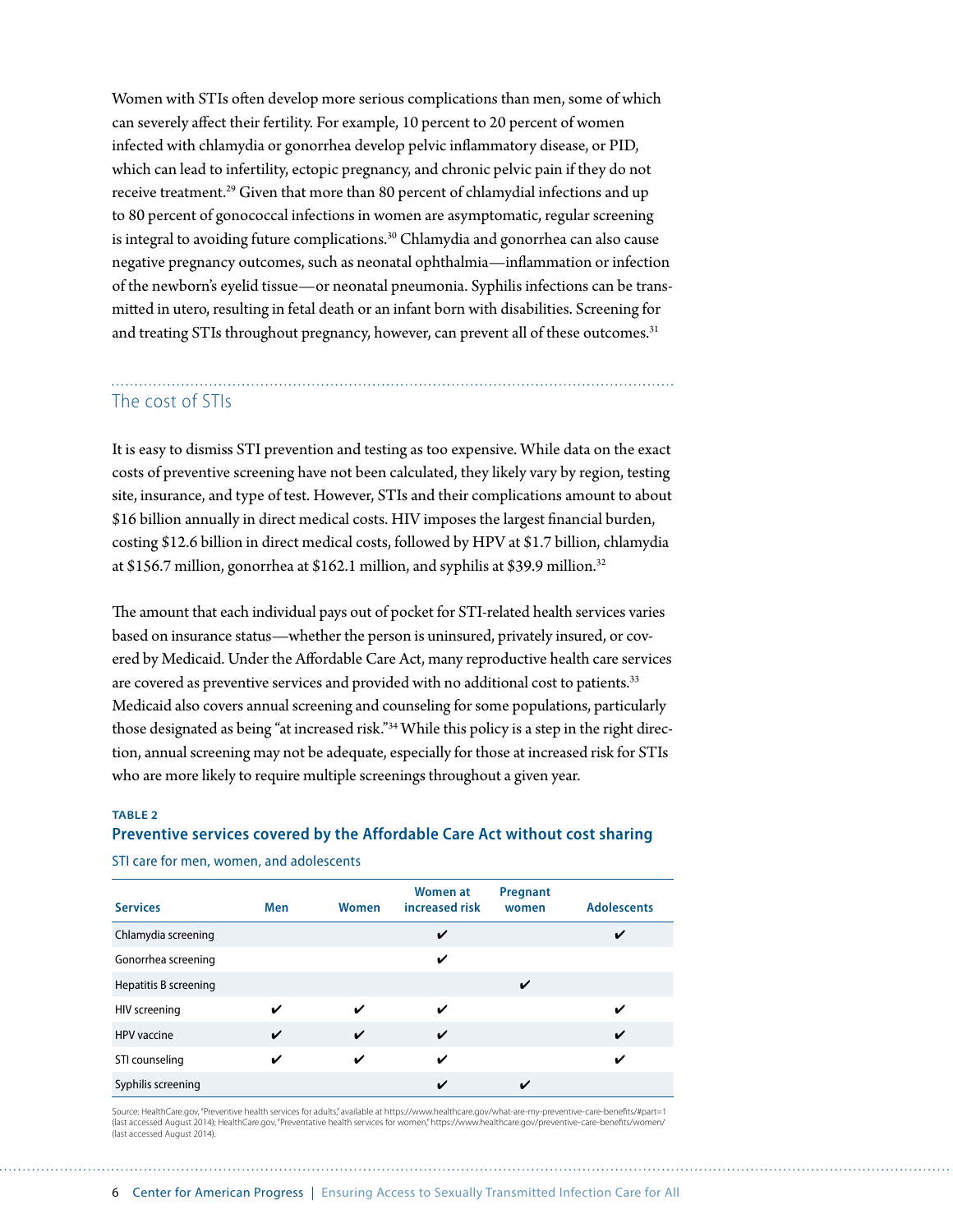However, the lifetime cost of an STI is not universal; it is often much higher for individuals who develop complications due to an untreated STI. Unfortunately, women bear the brunt of this financial inequality since they have an increased likelihood of complications. For instance, chlamydia and gonorrhea can both result in PID, which has a host of complications noted above. Because of this, the lifetime cost per case of chlamydia can be more than \$360 for women, while it is usually around \$30 for men.36 HPV can cause cervical cancer, which can lead to an enormous increased lifetime cost. Of course, men are not immune to developing STI complications. HPV can be particularly dangerous, leading to higher rates of anal and throat cancers in men who have sex with men and people with HIV.<sup>37</sup>

#### Stigma

For many people, STIs have more than just an economic cost, causing societal, interpersonal, and emotional costs as well. Aside from the secondary health problems that can result from having an untreated STI, the stigma associated with STIs can affect emotional health and sexual relationships. Jenelle Marie—the founder of The STD Project, a website aimed at reducing the shame associated with STIs—frequently writes about her experience living with an STI:

*Diagnosed and shamed by my family doctor, I rode home with my mother in tears convinced I would never have a 'normal' sex life, a loving partner, or a healthy relationship ever again. In the years that followed, I was cast out of the church and labeled a harlot, made to sleep separately from friends during overnight stays for fear of transmission, and called a bevy of names.*<sup>38</sup>

Stigma is not only emotionally harmful, it can also be a powerful barrier to seeking care,<sup>39</sup> especially if the disapproval comes from or is perceived to come from a health care provider.<sup>40</sup>

#### STI testing and treatment sites

The fact that STIs are easily preventable and treatable makes the increasing rates of gonorrhea, chlamydia, syphilis, and HPV especially alarming. In addition to more comprehensive education about how STIs are transmitted, policymakers must ensure that all populations, especially those at higher risk, have access to a variety of testing and treatment sites. Testing and treatment sites for STIs and HIV include the following:

# **What does increased risk mean?**

Based on guidelines from the U.S. Preventive Services Task Force, the Centers for Medicare and Medicaid Services determines increasedrisk sexual behaviors as any of the following:<sup>35</sup>

- Multiple sex partners
- Using barrier protection inconsistently
- Having sex under the influence of alcohol or drugs
- Having sex in exchange for money or drugs
- Engaging in sexual activity at age 24 or younger
- Having an STI in the past year
- IV drug use (increased risk only for hepatitis B)
- Men who have sex with men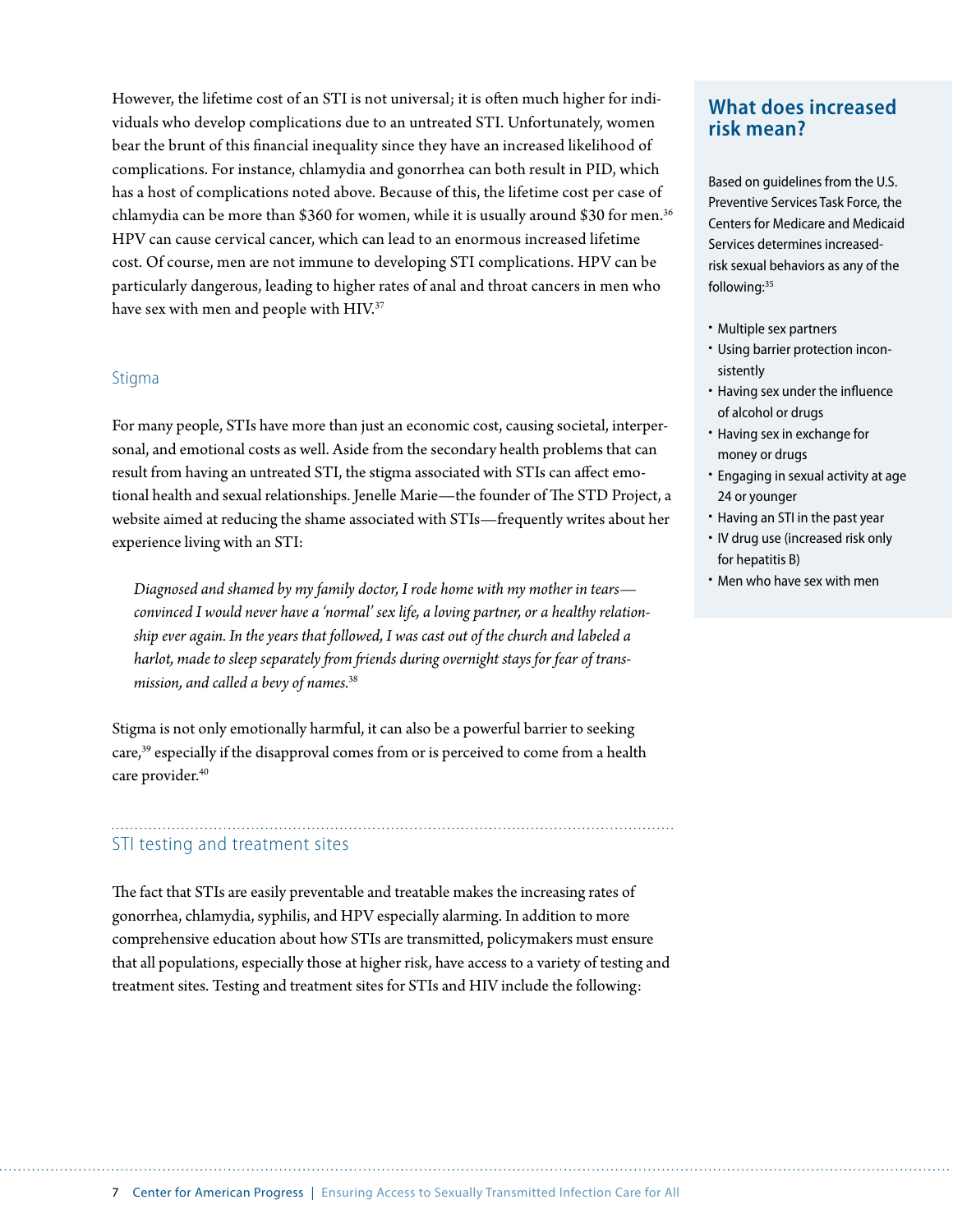- Private providers
- Health maintenance organizations, or HMOs
- Publicly funded clinics, which may or may not receive Title X funds
	- Community clinics, such as federally qualified health centers, or FQHCs
	- Independent reproductive health clinics, such as Planned Parenthood
	- Hospital outpatient clinics
	- School-based clinics
	- Public health clinics
- Other
	- Employer or company clinics
	- Inpatient treatment in hospitals
	- Emergency rooms
	- Urgent care facilities

Let's look more closely at publicly funded clinics, which provide care to some of the highest-risk and most-affected populations and do a better job of screening for STIs than private providers.

# Publicly funded clinics

While a majority of women who received any sexual or reproductive health service from 2006 to 2010 received the service from a private doctor, women increasingly rely on other service sites such as publicly funded clinics.<sup>41</sup>

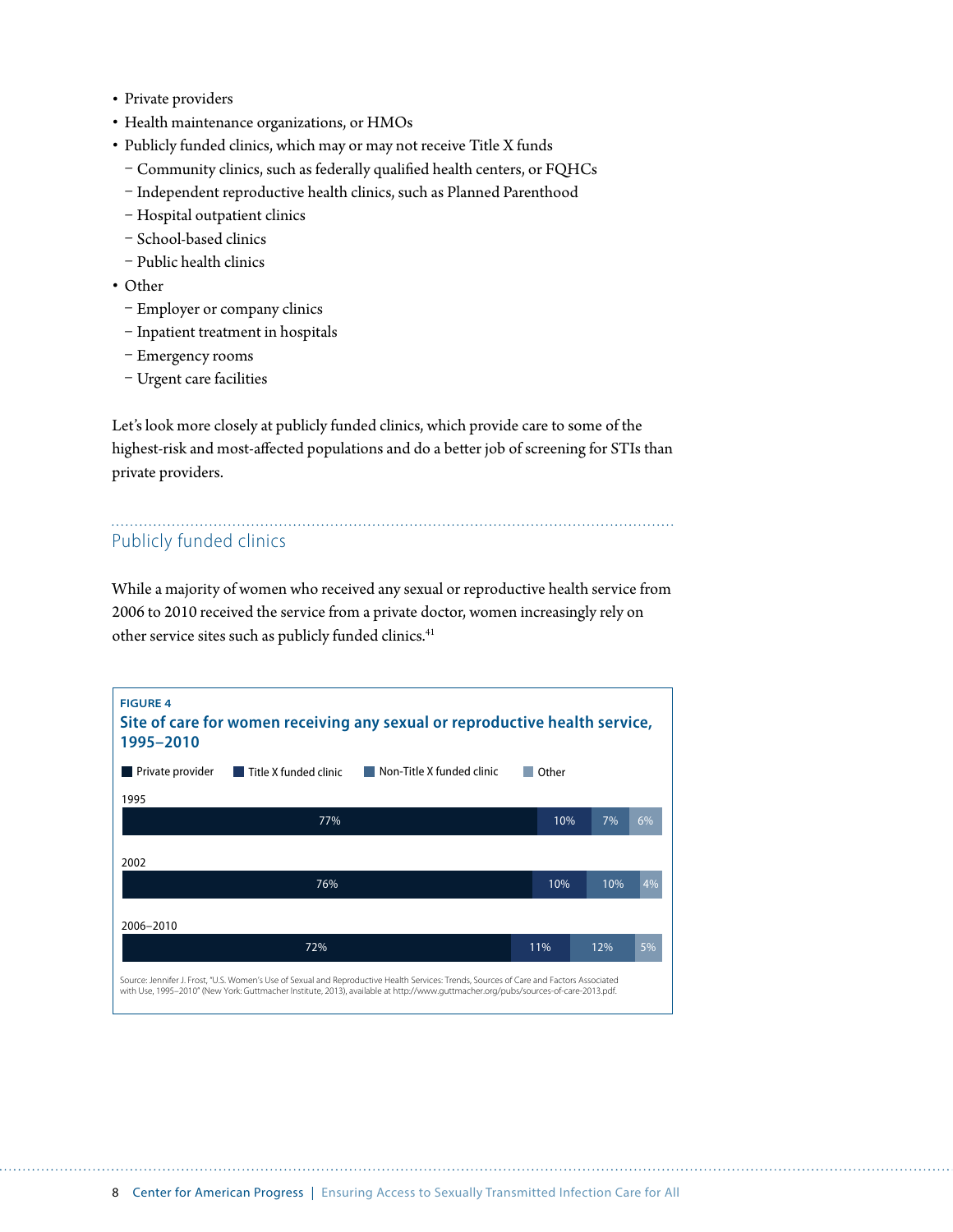Publicly funded clinics have seen an increase in patients over the past two decades. In 1995, 17 percent of women who received any sexual or reproductive health service did so from a publicly funded clinic.<sup>42</sup> That share rose to nearly 25 percent in 2006 through 2010, according to the most up-to-date available data.<sup>43</sup> Furthermore, patients at publicly funded clinics are more likely to receive STI care at these facilities. From 2006 to 2010, nearly half of women who sought services at publicly funded clinics—independent reproductive health clinics, health department clinics, and community clinics—received an STI or HIV service,<sup>44</sup> while only about 31 percent of women who visited a private provider or HMO for their sexual and reproductive health care received STI or HIV care.<sup>45</sup>

This trend could be due to several factors. While the higher STI screening rates at a publicly funded clinics suggest that private providers lag behind on implementing current protocols or fail to inform patients of STI screening options, they also reflect the standards and regulations of care that come with Title X funding—while not all publicly funded clinics receive Title X funds, more than  $4,100$  do.<sup>46</sup> Title X clinics, for example, must provide patients with screenings for symptomatic and asymptomatic STIs.47 These screenings are often performed concurrently with other reproductive and sexual health care at publicly funded clinics, meaning that they offer patients comprehensive care. All types of publicly funded clinics were more likely to provide STI care in their mix of services than private providers.<sup>48</sup> Publicly funded clinic visits also involve a discussion of condoms—the only way to protect against STIs other than abstinence—more often than visits to a private provider.<sup>49</sup>

Title X funded clinics serve approximately 5 million clients annually,<sup>50</sup> many of whom would otherwise fall through the cracks. Title X clinics are particularly appealing to several at-risk populations, including low-income individuals, people with substance-abuse problems, people with limited English abilities, the LGBT community, and adolescents.<sup>51</sup> A key reason for the appeal of Title X clinics is that many of their staff receive specific training on how to serve at-risk populations, which helps to create a more welcoming and culturally sensitive environment to which at-risk individuals are more likely to return.<sup>52</sup>

#### Paying for STI care

In addition to reliably providing STI services, publicly funded clinics are also crucial to meeting the financial needs of patients. At Title X sites, 24 percent of patients are publicly insured, 9 percent are privately insured, and 64 percent are uninsured.<sup>53</sup> In 2012, Title X clinics served more than 4.8 million clients, most of whom were female, poor, uninsured, and younger than 25 years old—in other words, populations that are at risk for STIs on multiple levels.<sup>54</sup> Many patients who access Title X funded services do not meet the eligibility requirements for Medicaid, meaning that they rely on Title X funding to subsidize their care.<sup>55</sup>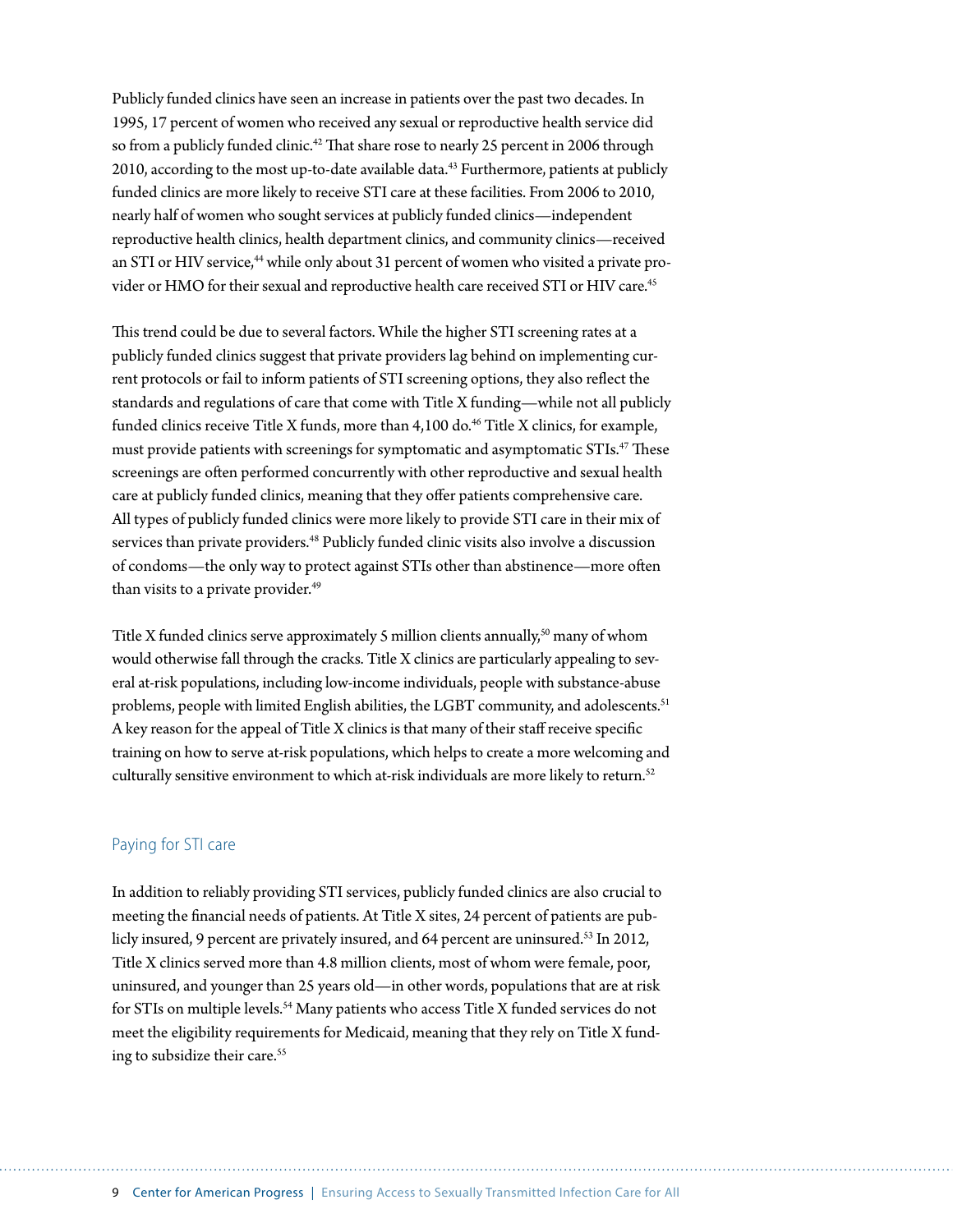Those who do meet the eligibility requirements for Medicaid or Medicare can utilize coverage for STI testing, treatment, and counseling. Medicaid and Medicare cover chlamydia and gonorrhea screening for pregnant women and women who are at increased risk; syphilis screening for pregnant women and at-risk individuals, both men and women; and hepatitis B screening for pregnant women. Under certain circumstances, these plans also cover up to two individual in-person counseling sessions, which focus on STI education and prevention, annually.<sup>56</sup>

Not only does public insurance provide STI care for millions of patients, its enrollees are more willing to have their insurance cover services at an STI clinic than those who were uninsured or privately insured, according to a New York City study.<sup>57</sup> Because Medicaid is not employer funded and does not send explanations of benefits, or EOBs, enrollees are assured of privacy and confidentiality. For these and other reasons, including the comprehensive and preventive STI care offered through public insurance, Medicaid and the expansion of Medicaid under the Affordable Care Act are extremely important, particularly when it comes to ensuring that people continue to be tested and treated for STIs.

Similar information on private insurance coverage and STI care is lacking, most likely because privately funded STI care programs are not tracked nationally. However, the CDC has explicit guidelines for STI services, recommending annual testing for HIV, chlamydia, and gonorrhea for certain populations, as well as syphilis, HIV, chlamydia, and hepatitis B screening for pregnant women.<sup>58</sup> Unlike Title X clinics, however, these recommendations do not necessarily become practices for private providers.

## Policy recommendations

- 1. **Increase Title X funding:** Title X funding has decreased more than \$31 million dollars since 2010.59 Appropriating more funds to Title X would ensure that safety net programs remain in place for people who may not be insured under the Affordable Care Act or qualify for Medicaid. Title X funded clinics also offer a more comprehensive package of services than many other health care providers, ensuring their patients receive comprehensive sexual and reproductive health care.
- 2. **Expand Medicaid in all states:** 23 states have not yet expanded Medicaid coverage, leaving millions of people uninsured.<sup>60</sup> More than 4 million adults will fall into the coverage gap, $61$  including nearly 3 million women. $62$  In order to provide adequate care for the populations most vulnerable to STIs, all states must expand Medicaid.
- 3. **Promote education for primary care providers:** Only 46 percent of women who saw a private provider for STI testing, treatment, or counseling reported that their provider discussed condom use with them.<sup>63</sup> Primary care providers must remain educated about STI rates and risks, as well as incorporate questions about sexual and reproductive health care into regular visits.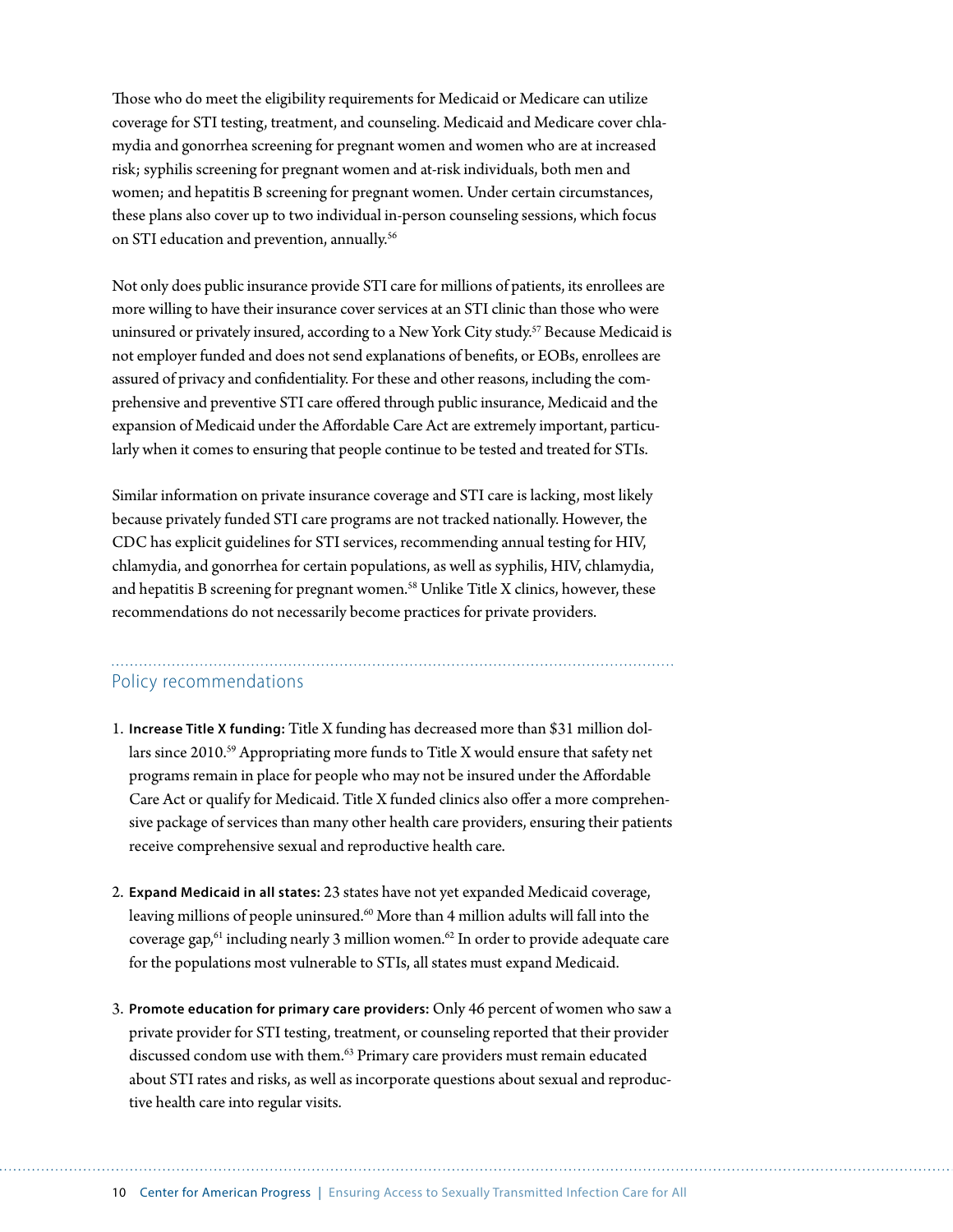- 4. **Present accurate information about STIs as part of sex education curricula:** Sex education is particularly important because young people are at extremely high risk for STIs.<sup>64</sup> Comprehensive sex education has been shown to reduce STI rates.<sup>65</sup> Comprehensive sex education programs, with open and fact-based discussion about sex, do not encourage earlier sexual initiation or increase the number of sexual partners among sexually active teens.<sup>66</sup>
- 5. **Protect patient information:** Guaranteeing privacy and confidentiality is more important than ever now that young adults can stay on their parents' health insurance plans up to age 26. The National Chlamydia Coalition cites EOBs as "a major threat to confidentiality for minors and young adults."67 EOBs are currently sent to the policyholder in an effort to prevent fraud but may inadvertently notify parents that their dependents are seeking STI services.<sup>68</sup> Policy changes that should be considered include determining if EOBs can be provided directly to the patient or if EOBs are necessary at all.
- 6. **Expand expedited partner therapy, or EPT:** In 2006, the CDC recommended that providers who treat a patient for chlamydia or gonorrhea also provide treatment for the patient's partner without examining the partner. As of July, 28 states and the District of Columbia allow EPT in some or all STI cases.<sup>69</sup>
- 7. **Explore funding from private grants for public programs and expand the rollout of successful pilot programs:** The lack of federal funding for sexual and reproductive health services means that policymakers must explore other options. The New York City Department of Health and Mental Hygiene pioneered a novel effort by partnering with the New York Community Trust—a private entity—to fund a pilot program for in-school STI testing.<sup>70</sup> Because private funders are not bound by some government restrictions, they may be able to fund programs considered controversial or unorthodox.

#### Conclusion

Given the sheer number of individuals who seek STI care at publicly funded clinics whether community, independent, health department, or Title X clinics—as well as the fact that the most-comprehensive STI care is provided at these clinics, it is absolutely imperative to the health of the nation that all service sites remain open and accessible even with expansion of people covered by private insurance. These sites should work in conjunction with private providers and educational services to prevent the spread of STIs and promote their treatment. Through these efforts, individuals who are affected by STIs will have the necessary access to treatment and care that they need, and the nation will begin to see progress in decreasing the rates of infection and stigma associated with STIs.

*Donna Barry is the Director of the Women's Health and Rights Program at the Center for American Progress. McKinley Sherrod was an intern with the Women's Health and Rights Program at the Center.*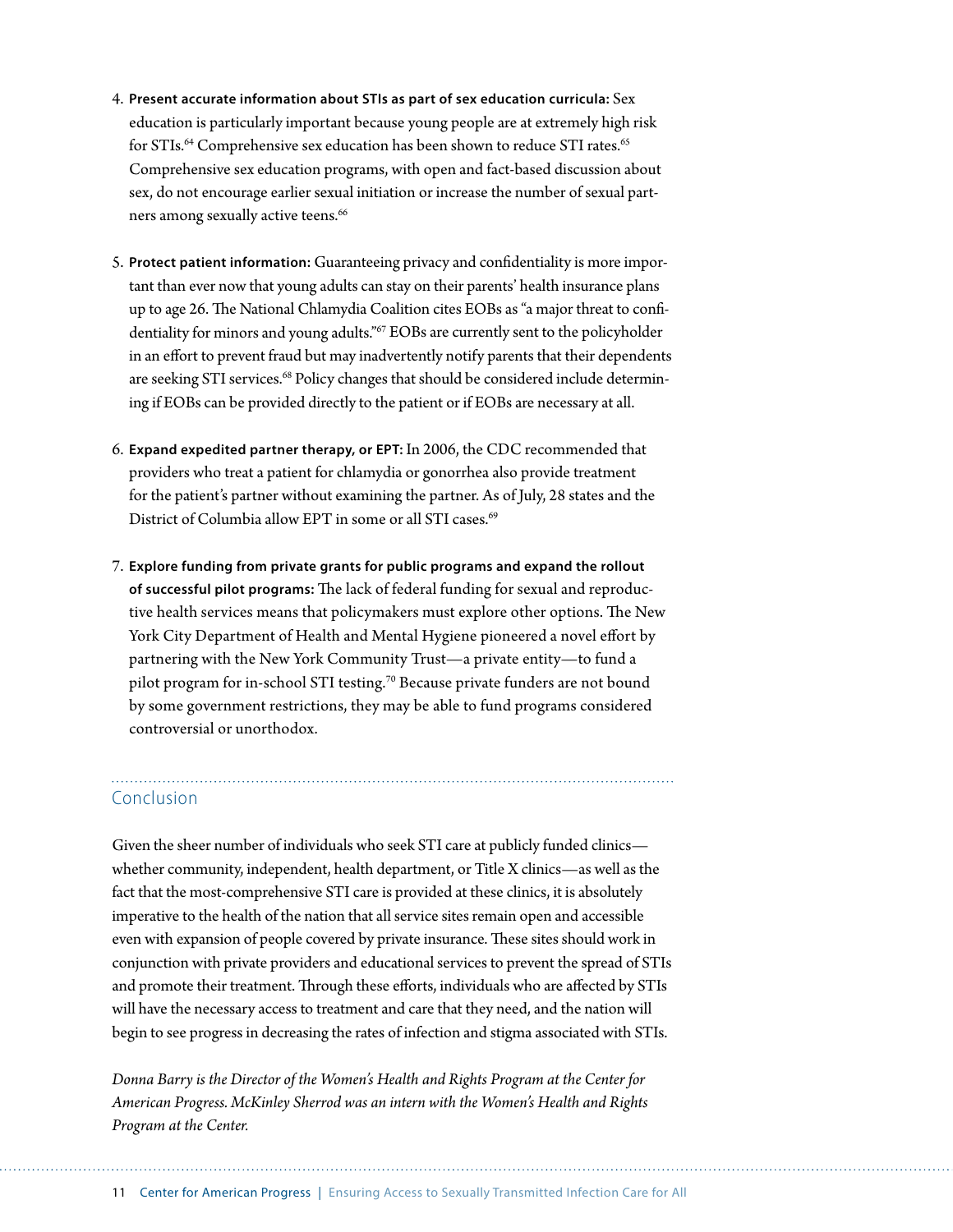#### Endnotes

- 1 C.L. Satterwhite and others, "Sexually transmitted infections among US women and men: prevalence and incidence estimates, 2008," *Sexually Transmitted Diseases* 40 (3) (2013): 187–193.
- 2 Ibid.
- 3 Centers for Disease Control and Prevention, *Sexually Transmitted Disease Surveillance 2012* (U.S. Department of Health and Human Services, 2014).
- 4 Ibid.
- 5 U.S. Department of Health and Human Services, "Human papillomavirus (HPV) and genital warts fact sheet," available at [http://www.womenshealth.gov/publications/our](http://www.womenshealth.gov/publications/our-publications/fact-sheet/human-papillomavirus.html#b)[publications/fact-sheet/human-papillomavirus.html#b](http://www.womenshealth.gov/publications/our-publications/fact-sheet/human-papillomavirus.html#b) (last accessed August 2014).
- 6 Satterwhite and others, "Sexually transmitted infections among US women and men."
- 7 Centers for Disease Control and Prevention, *Sexually Transmitted Disease Surveillance 2012*.
- 8 Ibid.
- 9 Ibid.
- 10 Centers for Disease Control and Prevention, "2011 Sexually Transmitted Diseases Surveillance: STDs in Racial and Ethnic Minorities," available at [http://www.cdc.gov/std/stats11/](http://www.cdc.gov/std/stats11/minorities.htm%20) [minorities.htm](http://www.cdc.gov/std/stats11/minorities.htm%20) (last accessed August 2014).
- 11 Health Resources and Services Administration, *Women's Health USA 2011* (U.S. Department of Health and Human Services, 2011), available at [http://www.mchb.hrsa.gov/](http://www.mchb.hrsa.gov/whusa11/more/downloads/pdf/w11.pdf) [whusa11/more/downloads/pdf/w11.pdf.](http://www.mchb.hrsa.gov/whusa11/more/downloads/pdf/w11.pdf)
- 12 Centers for Disease Control and Prevention, "Health Disparities in HIV/AIDS, Viral Hepatitis, STDs, and TB," available at [http://www.cdc.gov/nchhstp/healthdisparities](http://www.cdc.gov/nchhstp/healthdisparities%20) (last accessed August 2014).
- 13 Centers for Disease Control and Prevention, *Sexually Transmitted Disease Surveillance 2012*.
- 14 HealthDay, "HPV Vaccine Rates Lagging in Southern U.S., Study Finds," November 5, 2013, available at [http://health.](http://health.usnews.com/health-news/news/articles/2013/11/05/hpv-vaccine-rates-lagging-in-southern-us-study-finds) [usnews.com/health-news/news/articles/2013/11/05/hpv](http://health.usnews.com/health-news/news/articles/2013/11/05/hpv-vaccine-rates-lagging-in-southern-us-study-finds)[vaccine-rates-lagging-in-southern-us-study-finds](http://health.usnews.com/health-news/news/articles/2013/11/05/hpv-vaccine-rates-lagging-in-southern-us-study-finds).
- 15 Ibid.
- 16 Ibid.
- 17 University of Texas Medical Branch at Galveston, "HPV vaccination rates alarmingly low among young adult women in South," Press release, October 30, 2013, available at [http://www.eurekalert.org/pub\\_releases/2013-10/uotm](http://www.eurekalert.org/pub_releases/2013-10/uotm-hvr103013.php%20)[hvr103013.php](http://www.eurekalert.org/pub_releases/2013-10/uotm-hvr103013.php%20).
- 18 Centers for Disease Control and Prevention, "Teen Vaccination Coverage," available at [http://www.cdc.gov/vaccines/](http://www.cdc.gov/vaccines/who/teens/vaccination-coverage.html) [who/teens/vaccination-coverage.html](http://www.cdc.gov/vaccines/who/teens/vaccination-coverage.html) (last accessed September 2014).
- 19 Ibid.
- 20 Centers for Disease Control and Prevention, "Human Papillomavirus (HPV): HPV and Men - Fact Sheet," available <http://www.cdc.gov/std/hpv/stdfact-hpv-and-men.htm> (last accessed August 2014).
- 21 Centers for Disease Control and Prevention, "2011 Sexually Transmitted Diseases Surveillance: STDs in Men Who Have Sex with Men," available at [http://www.cdc.gov/std/stats11/](http://www.cdc.gov/std/stats11/msm.htm) [msm.htm](http://www.cdc.gov/std/stats11/msm.htm) (last accessed August 2014).
- 22 Usha Ranji and others, "Health and Access to Care and Coverage for Lesbian, Gay, Bisexual, and Transgender Individuals in the U.S." (Menlo Park, CA: Henry J. Kaiser Family Foundation, 2014), available at [http://kff.org/disparities](http://kff.org/disparities-policy/issue-brief/health-and-access-to-care-and-coverage-for-lesbian-gay-bisexual-and-transgender-individuals-in-the-u-s/)[policy/issue-brief/health-and-access-to-care-and-coverage](http://kff.org/disparities-policy/issue-brief/health-and-access-to-care-and-coverage-for-lesbian-gay-bisexual-and-transgender-individuals-in-the-u-s/)[for-lesbian-gay-bisexual-and-transgender-individuals-in](http://kff.org/disparities-policy/issue-brief/health-and-access-to-care-and-coverage-for-lesbian-gay-bisexual-and-transgender-individuals-in-the-u-s/)[the-u-s/.](http://kff.org/disparities-policy/issue-brief/health-and-access-to-care-and-coverage-for-lesbian-gay-bisexual-and-transgender-individuals-in-the-u-s/)
- 23 Frits van Griensven, Prempreeda Pramoj Na Ayutthaya, and Erin Wilson, "HIV surveillance and prevention in transgender women," *The Lancet Infectious Diseases* 13 (3) (2013): 185–186.
- 24 Ibid.

- 25 U.S. Department of Health and Human Services, "Lesbian and bisexual health fact sheet," available at http://womenshealth.gov/publications/our-publications/fact-sheet/ lesbian-bisexual-health.html#e (last accessed August 2014).
- 26 Ibid.
- 27 Centers for Disease Control and Prevention, *10 Ways STDs Impact Women Differently from Men* (U.S. Department of Health and Human Services, 2011), available at [http://www.](http://www.cdc.gov/nchhstp/newsroom/docs/STDs-Women-042011.pdf) [cdc.gov/nchhstp/newsroom/docs/STDs-Women-042011.](http://www.cdc.gov/nchhstp/newsroom/docs/STDs-Women-042011.pdf) [pdf](http://www.cdc.gov/nchhstp/newsroom/docs/STDs-Women-042011.pdf).
- 28 Centers for Disease Control and Prevention, *Sexually Transmitted Disease Surveillance 2012*.
- 29 Ibid.
- 30 Ibid.
- 31 Ibid.
- 32 Ibid.
- 33 U.S. Department of Health and Human Services, "Preventive Services Covered Under the Affordable Care Act" available at http://www.hhs.gov/healthcare/facts/factsheets/2010/07/preventive-services-list.html#CoveredPreve ntiveServicesforAdults (last accessed August 2014).
- 34 Centers for Medicare and Medicaid Services, *Decision Memo for Screening for Sexually Transmitted Infections (STIs) and High-Intensity Behavioral Counseling (HIBC) to prevent STIs* (U.S. Department of Health and Human Services, 2011), available at [http://www.cms.gov/medicare-coverage](http://www.cms.gov/medicare-coverage-database/details/nca-decision-memo.aspx?NCAId=250)[database/details/nca-decision-memo.aspx?NCAId=250.](http://www.cms.gov/medicare-coverage-database/details/nca-decision-memo.aspx?NCAId=250)
- 35 Ibid.
- 36 K. Owusu-Edusei Jr. and others, "The estimated direct medical cost of selected sexually transmitted infections in the United States, 2011," *Sexually Transmitted Diseases* 40 (3) (2013): 197–201.
- 37 Centers for Disease Control and Prevention, "Human Papillomavirus (HPV): HPV and Men - Fact Sheet.
- 38 Jenelle Marie, "Op-Ed: Yes, I Have an STD, But It Shouldn't Be a Scarlet Letter," TakePart, February 22, 2013, available at [http://www.takepart.com/article/2013/02/22/new-scarlet](http://www.takepart.com/article/2013/02/22/new-scarlet-letter-why-im-talking-about-living-std)[letter-why-im-talking-about-living-std](http://www.takepart.com/article/2013/02/22/new-scarlet-letter-why-im-talking-about-living-std).
- 39 J. Dennis Fortenberry and others, "Relationships of Stigma and Shame to Gonorrhea and HIV Screening," *American Journal of Public Health* 92 (3) (2002): 278–281.
- 40 J.J. Kinsler and others, "The effect of perceived stigma from a health care provider on access to care among a low-income HIV-positive population," *AIDS Patient Care and STDs* 21 (8) (2007): 584–592.
- 41 Jennifer J. Frost, "U.S. Women's Use of Sexual and Reproductive Health Services: Trends, Sources of Care and Factors Associated with Use, 1995–2010" (New York: Guttmacher Institute, 2013).